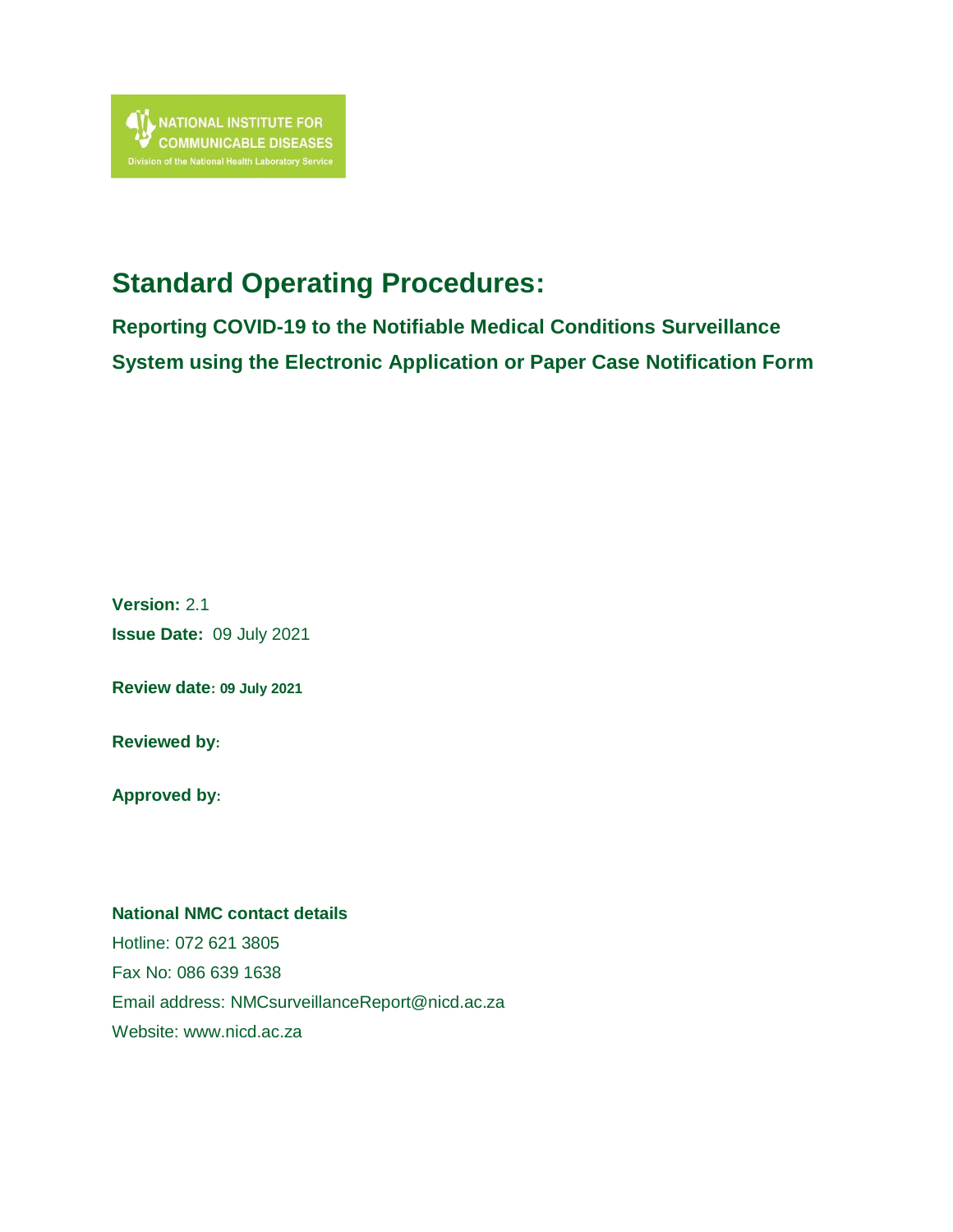## **Table of contents**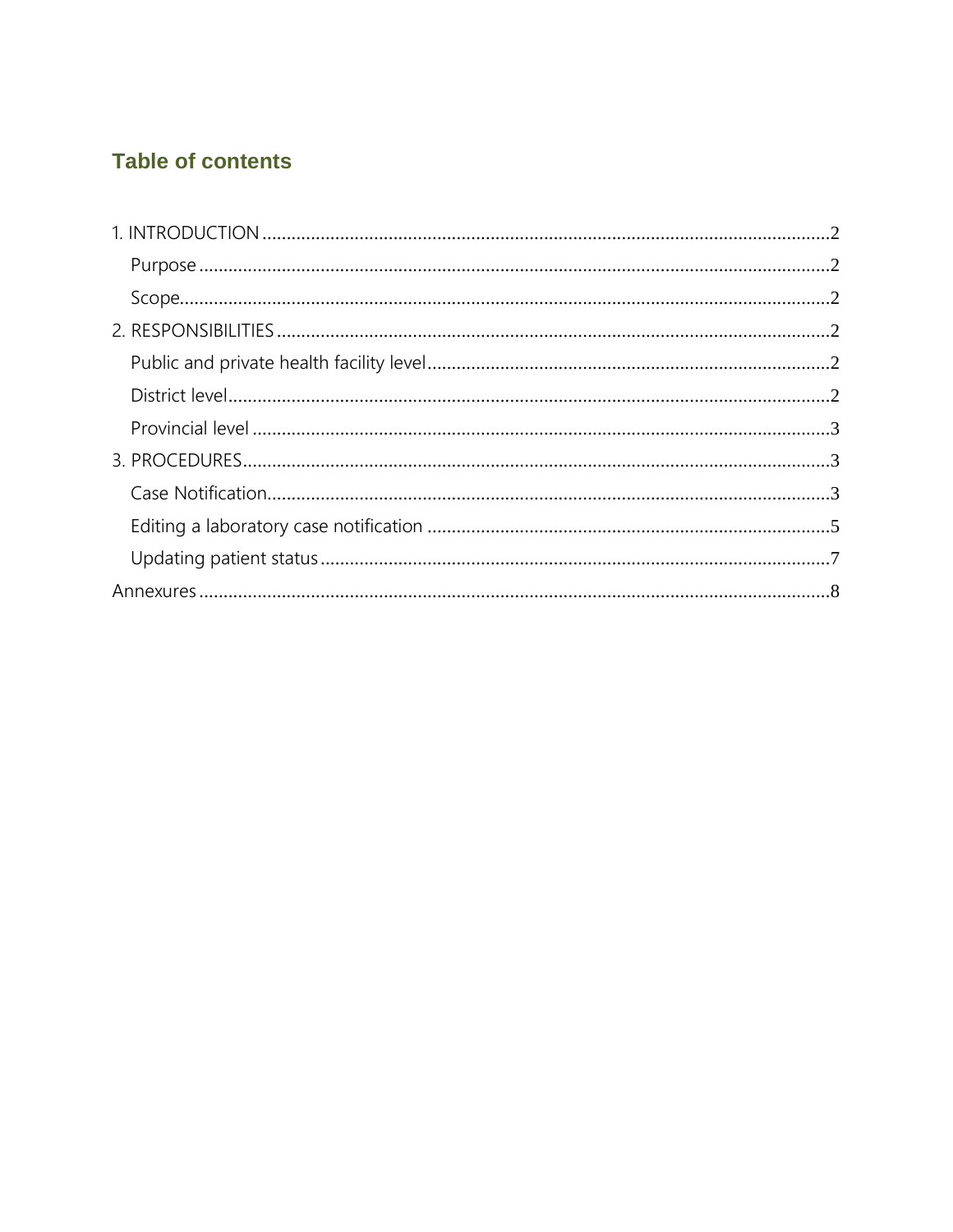#### <span id="page-2-0"></span>1. INTRODUCTION

The first known cases of coronavirus disease 2019 (COVID-19) were reported on 31 December 2019 by the World Health Organization (WHO), following a cluster of pneumonia cases in Wuhan City, Hubei Province of China. Severe acute respiratory syndrome coronavirus 2 (SARS-CoV-2) has since been confirmed as the causative virus for COVID-19. On 11 March 2020, the WHO declared COVID-19 a global pandemic.

According to the International Health Regulations, 2005 (IHR) and the National Health Act, 61 of 2003 in South Africa, Notifiable Medical Conditions (NMCs) are of public health importance and potentially pose significant public health risks both nationally and internationally; they require rapid detection, prompt risk assessment, timely notification, verification and public health response. COVID-19 is a category 1 Notifiable Medical Condition (NMC). Therefore, notification of COVID-19 should be done immediately upon diagnosis.

#### <span id="page-2-1"></span>Purpose

<span id="page-2-2"></span>The purpose of this Standard Operating Procedure (SOP) is to outline the process of reporting COVID-19 using the NMC electronic Application or paper based reporting tools, in order to facilitate rapid communication and targeted public health response.

#### Scope

<span id="page-2-3"></span>This SOP details the COVID-19 notification process and describes the procedures for completing an electronic or paper based case notification form. It also explains how a notified case can be edited/updated on the enhanced Notifiable Medical Condition Surveillance System (NMCSS).

### <span id="page-2-4"></span>2. RESPONSIBILITIES

### Health facility level

According to the [regulations,](https://www.nicd.ac.za/wp-content/uploads/2017/12/41330_15-12_Health-compressed.pdf) ANY healthcare provider (doctor or nurse) who makes a diagnosis of COVID-19 must immediately report the patient to the district communicable disease coordinator (CDC), using the NMC platform.

### Sub-District level

<span id="page-2-5"></span>The Sub-district CDC reports all cases that test positive for COVID-19 to the District Outbreak Response Team, to facilitate implementation of public health responses (including contact tracing). The sub-district CDC also ensures upward reporting of cases to the District CDC.

#### District level

The District CDC reports all cases that test positive for COVID-19 to the District Outbreak Response Team, to facilitate implementation of public health responses (including contact tracing). The District CDC also ensures upward reporting of cases to the Provincial CDC.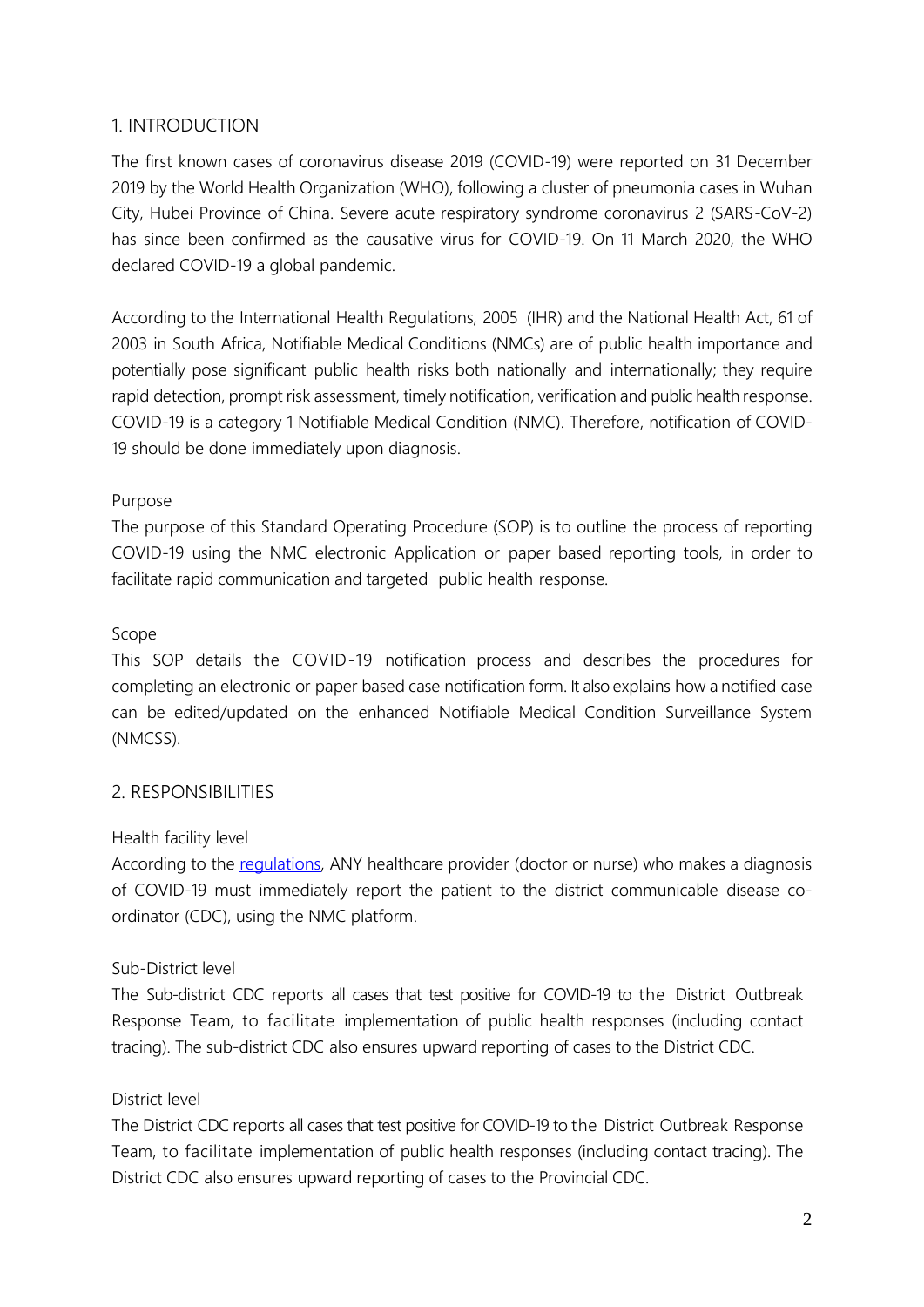#### <span id="page-3-0"></span>Provincial level

<span id="page-3-2"></span><span id="page-3-1"></span>The Provincial CDC provides public health guidance and support, and ensures reporting of cases to the Provincial Outbreak Response Team, as well as the National Department of Health.

#### 3. PROCEDURES

#### Case Notification

Who must the healthcare worker notify?

 The healthcare worker should immediately notify all probable and confirmed cases of COVID-19 using the NMC electronic Application (web or mobile) or the enhanced COVID-19 NMC case notification form. The case notification form and other COVID-19 guidelines can be accessed from the website of the National Institute of Communicable Disease (NICD). [Click here](https://www.nicd.ac.za/wp-content/uploads/2021/06/Revised_COVID-19_NMC-Case-Def_03June2021.pdf) for the latest case definition.

#### How to notify?

- 1. NMC electronic App
- The healthcare worker who diagnoses COVID-19 must immediately notify the case on the NMC electronic Application (mobile or web).

#### *Accessing the NMC electronic App*

• If you do not have the NMC electronic Application (App) installed on your device, you can access the web-based at<https://nmc.nicd.ac.za/> or download the mobile App from the following App stores: Google Play (for Android devices), App gallery (for Huawei) and iOS App store (For Apple devices).



 If it is your first time to use the electronic NMC platform or you have not used the NMC App for the last 12 months, you should create your user profile on the NMC registration page, and be authorized before using the application. A user registration SOP for mobile or web is available on the NICD website.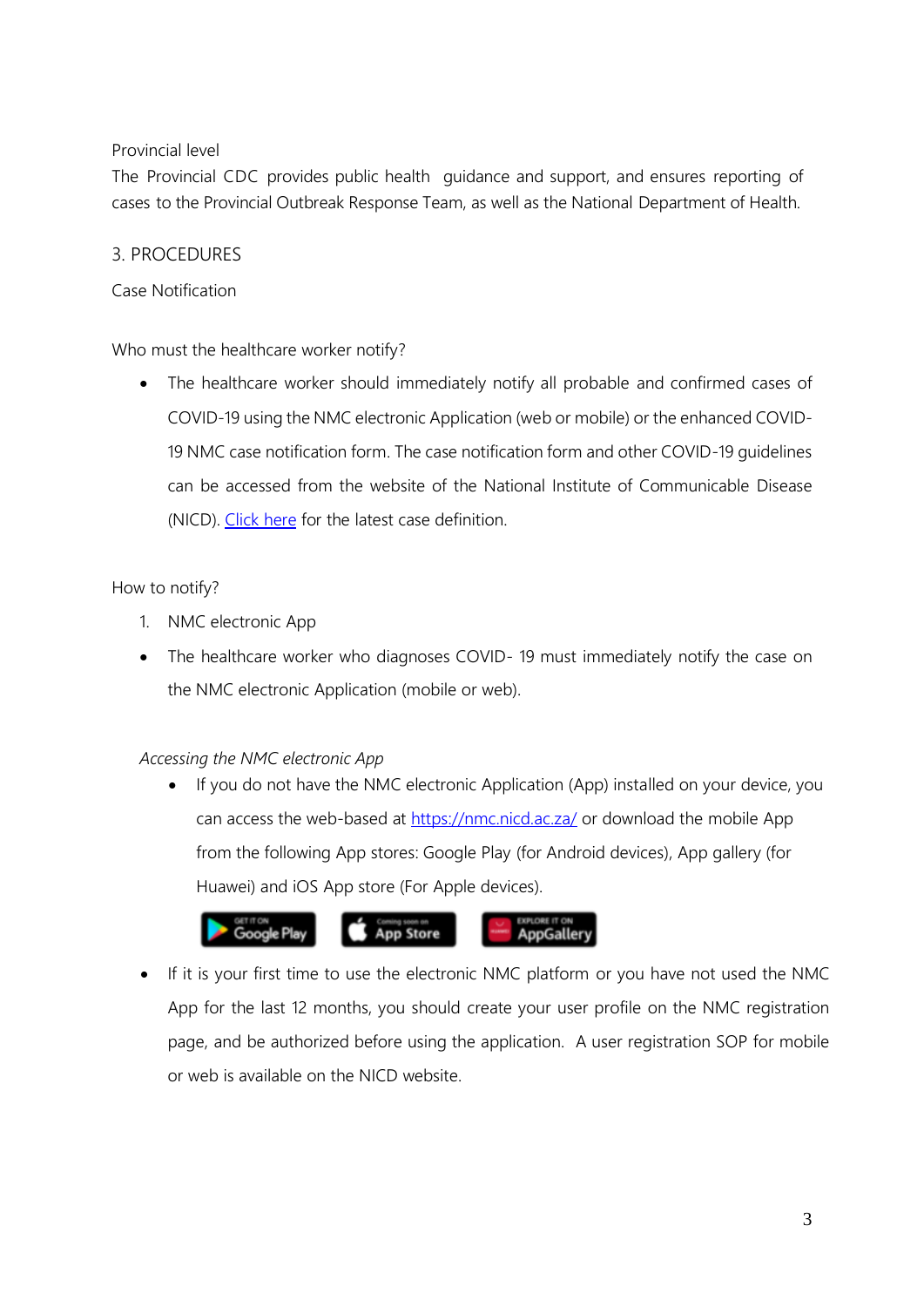#### • Click: "Register "

| Login               |                                          |                 |
|---------------------|------------------------------------------|-----------------|
| Enter username      |                                          |                 |
| ఽ<br>Enter password | Enter username                           |                 |
|                     | Enter password                           |                 |
|                     |                                          | Reset password? |
|                     | <b>a</b> Login                           |                 |
|                     | Don't have an account yet?<br>& Register |                 |
|                     |                                          |                 |

**Recommended browsers:** Google Chrome v22.0 or higher, Microsoft Edge v9.0 or<br>higher, Mozilla Firefox or higher, Opera v12.0 or higher and Apple Safari v5.0 or<br>higher

- If you have been using the NMC electronic platform, you should "Reset password"
- Only using recommended browsers to access the NMC App: Google Chrome, Microsoft Edge, Mozilla Firefox, Opera and Apple Safari.

*Capturing COVID-19 Case*

- To *capture* a new case of COVID-19 click the on the "New Case" icon located on the home screen of NMC Reporting App.
- *Please Note:* Before capturing a case, please search the case first by
	- Entering the patient name and surname and

*-* Selecting COVID-19 under diagnosis field. This is to avoid duplicated entries.

| New case                                                                |  |  |  |  |
|-------------------------------------------------------------------------|--|--|--|--|
| Please provide the following patient details<br>below before continuing |  |  |  |  |
| ID / Passport number:                                                   |  |  |  |  |
| Name * Required                                                         |  |  |  |  |
| Surname + Required                                                      |  |  |  |  |
| Diagnosis                                                               |  |  |  |  |
| COVID-19                                                                |  |  |  |  |
| Cancel<br><b>Continue</b>                                               |  |  |  |  |

 You will see the following six 'tabs' on the "New Case" screen: Facility, Patient details, NMC details, NMC details, Clinical details, Hospital details and Vaccination History

**NMC Reporting** 

 $L_{\rm QCD}$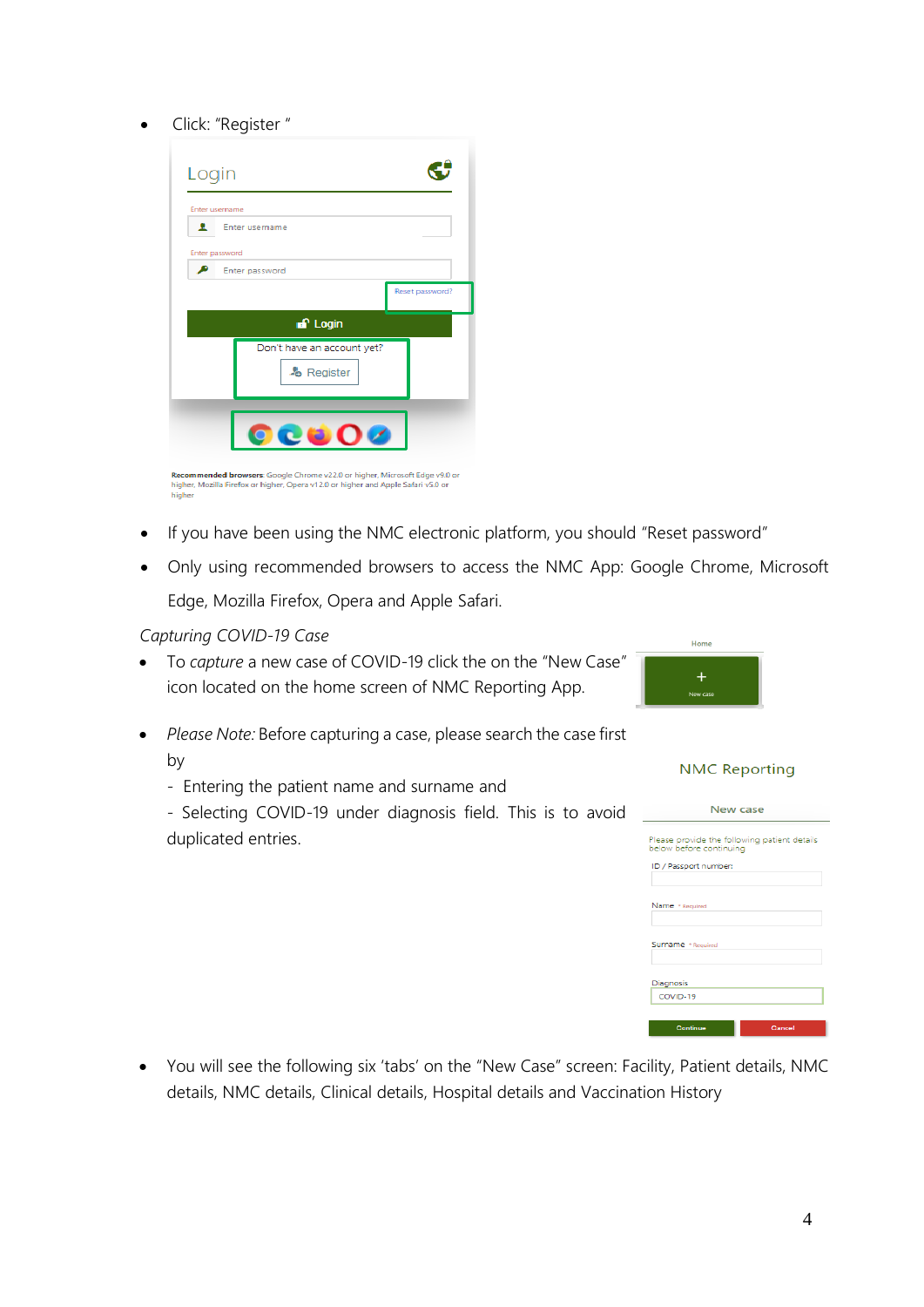| <b>Print</b> | health<br>Department:<br>Health<br>REPUBLIC OF SOUTH AFRICA | <b>NMC Reporting</b>     |               |                           |                            | <b>ATL NATIONAL INSTITUTE FOR</b><br><b>COMMUNICABLE DISEASES</b><br>Division of the National Health Laboratory Service |  |
|--------------|-------------------------------------------------------------|--------------------------|---------------|---------------------------|----------------------------|-------------------------------------------------------------------------------------------------------------------------|--|
| New case     |                                                             |                          |               |                           |                            |                                                                                                                         |  |
|              | film Facility                                               | <b>1</b> Patient Details | V NMC Details | <b>D</b> Clinical Details | <b>69</b> Hospital Details | V Vaccination History                                                                                                   |  |

- Go through each 'tab' and complete all the necessary fields. (*NB. mandatory fields, marked with a red asterisk\* should be completed for every case)*
- Click the 'save' button, under the last tab, when you have captured all the details
- You will receive an sms and/or an email acknowledging receipt of the case notification. Sms and e-mail alerts will also be sent out to relevant focal people at the health facility, sub-FMAIL district, district, province and national levels.
- 2. Paper based: Enhanced COVID-19 NMC case notification form
- In the event that the healthcare worker is unable to access the NMC electronic App, an enhanced COVID-19 NMC case notification paper form can be used to notify a case. The [COVID-19 form](https://www.nicd.ac.za/wp-content/uploads/2020/04/COVID-19_Case_Notification_Form_Final.pdf) is available on NICD website [\(Click here\)](https://www.nicd.ac.za/diseases-a-z-index/covid-19/covid-19-resources/). The form must be completed thoroughly.
- <span id="page-5-0"></span>• Send the completed form by email: [NMCsurveillanceReport@nicd.ac.za](mailto:NMCsurveillanceReport@nicd.ac.za) or fax: 086 639 1638 or to the NMC hotline 072 621 3805.

Editing a laboratory case notification

- COVID-19 positive results from public and private laboratories feed directly into the NMC database on a daily basis. These laboratory notifications are accessible through the "Search" icon on the NMC App home page.
- A healthcare worker can use the "Edit Case" tab to edit the laboratory notification of the patient by adding the additional clinical details. This serves you some time, as some of the patient details are already pre-populated.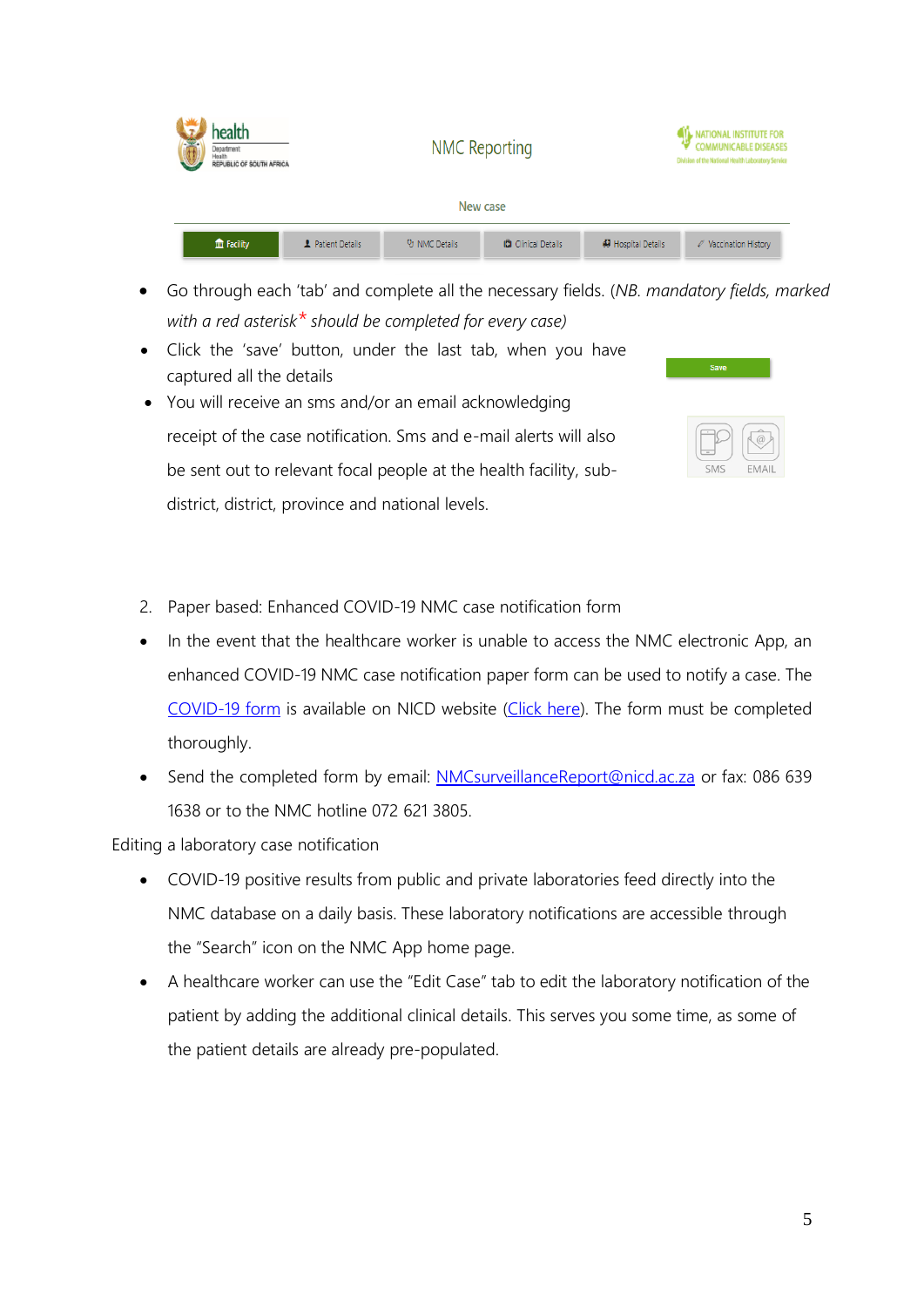*Follow these steps to edit a laboratory case notification:*

*Search, View and Edit Case* 

- To edit a laboratory notification of COVID-19 case click the on the "Search" icon located on the home screen of NMC Reporting App
- To edit COVID-19 laboratory notification, select "COVID-19 ", tick "Lab only" and any other fields on this page: Case ID, Patient Name and Surname, notification period, entries etc.
- Click "search" tab to extract the case

| Case ID:                    | NMC Diagnosed:            | Patient Name:                | Patient Surname:          |
|-----------------------------|---------------------------|------------------------------|---------------------------|
| Enter Case ID               | COVID-19                  | Enter patient name           | Enter patient surname     |
| ID/Passport Number:         | Notified from:            | Notified to:                 | Lab only<br>Clinical only |
| Enter Patient ID/Passport # | Select notified date from | 冒<br>Select notified date to | 珊<br>$\checkmark$         |
| # entries                   |                           |                              |                           |
| 50                          |                           |                              |                           |

- Double click on the appropriate case to open that specific case. This opens up a page with a summary of the case.
- Then click on "Edit Case'' tab at the bottom to edit any variable on each panel: *Facility, Patient, NMC details/Travel History, Underlying factors, Hospital details, Vaccination History/Specimen and Lab results.*

| 血                | Facility                       | $\sim$                      |
|------------------|--------------------------------|-----------------------------|
| $\Delta$         | Patient                        | $\star$                     |
| $Q_{\rm J}$      | NMC details / Travel History   | $\mathcal{A}$               |
| o                | <b>Underlying factors</b>      | $\sim$                      |
| æ                | <b>Hospital details</b>        | $\mathcal{S}_{\mathcal{S}}$ |
| v                | Vaccination History / Specimen | $\sim$                      |
| $\blacktriangle$ | <b>Lab Results</b><br>_______  | $\sim$                      |
|                  | <b>Back</b><br>Edit case       |                             |
|                  |                                |                             |

 You will see the following seven 'tabs' on the "Edit Case" screen: Facility, Patient details, NMC details, NMC details, Clinical details, Hospital details, Vaccination History and Lab

| <b>Edit Case</b> |  |                                        |  |  |                                                                                     |                 |
|------------------|--|----------------------------------------|--|--|-------------------------------------------------------------------------------------|-----------------|
| film Facility    |  | <b>1</b> Patient Details U NMC details |  |  | <b>D</b> I Clinical Details <b>49</b> Hospital Details <i>C</i> Vaccination History | $\triangle$ Lab |

 Go through each 'tab' and complete all the missing fields. (*NB: mandatory fields, marked with a red asterisk\* should be completed for every case)*

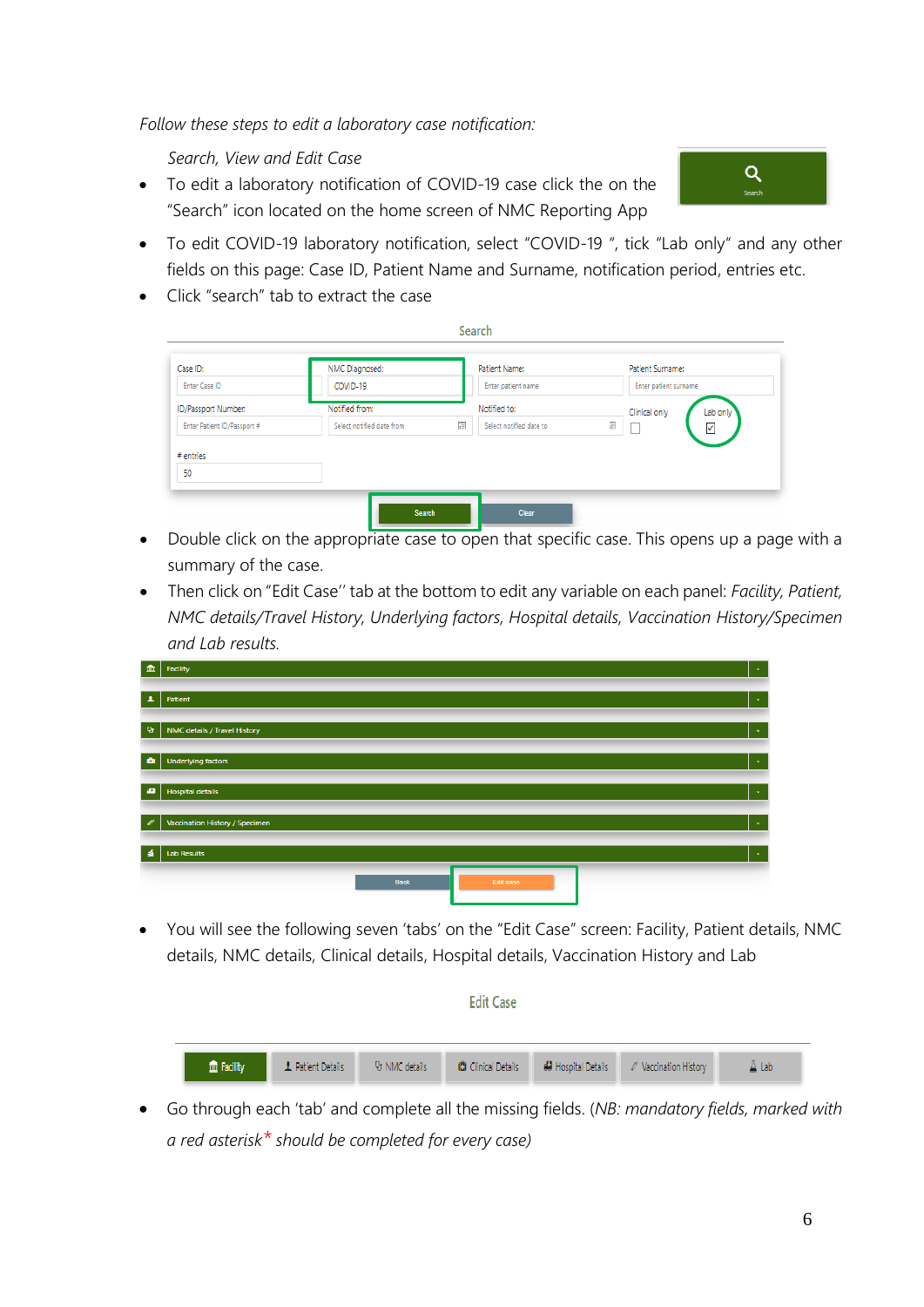<span id="page-7-0"></span>• Click the 'save' button, under the last tab, when you have captured all the details

Updating patient status

- After submitting a COVID-19 case notification, the healthcare worker must update the patient's outcome details when these details become available.
- To update the patient details, the healthcare worker should use the 'Search, View/Edit Case' function, as described above.
- The following sections should be updated if the patient's status changes following notification:
	- *Hospitalization*: exit date from high care/ICU
	- *Oxygen requirement during hospitalization*: end dates when the patient did not require ventilation.
	- *Hospital outcome*: Discharged date or date of death in the event of death
	- *Outpatient Outcome*: Status of the patients who is cared for at home after 14 days of symptoms onset/test date